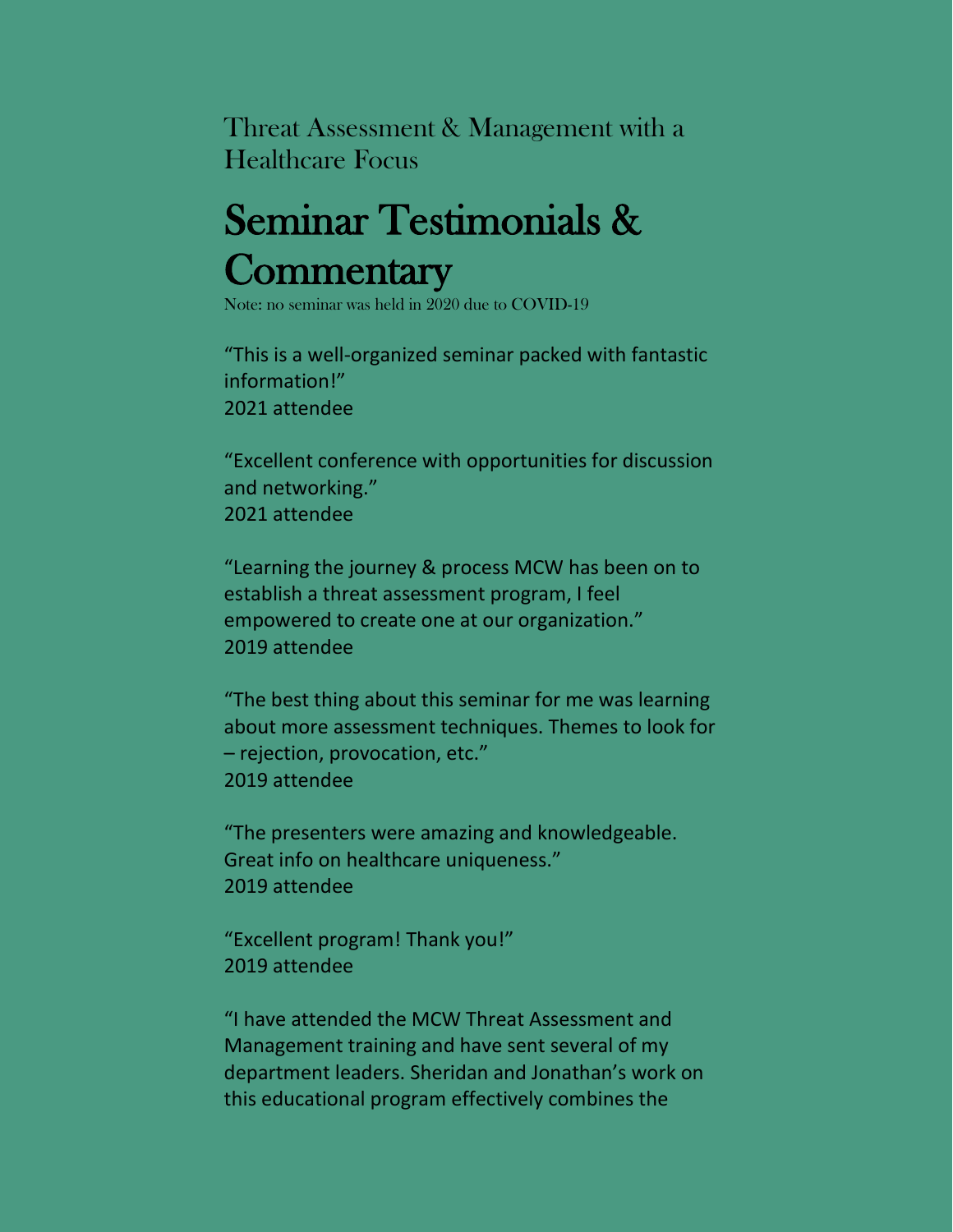processes and reasoning from threat assessment experts in the field and the application of this work to the unique healthcare conditions we work within. This training was well worth our time and has effectively driven our work in resolving threats and being able to effectively explain our rationale for each action." Healthcare Safety & Security Director, 2015 & 2017 attendee

"I would highly recommend the TA&M Conference to any person who has a role in protecting hospital staff. I left with multiple actionable items that will immediately improve our threat assessment and threat management activities. In addition, the conference itself is purposefully designed and maximizes the return on investment----I will definitely be back (even if I am paying out of pocket)." Scott Anderson Security Specialist (2017, 2018, 2019, 2021)

"I am a Security Specialist and part of my responsibilities are the coordination and activation of a Threat Assessment Team. I attended the 2017 Threat Assessment & Management with a Healthcare Focus conference. Sheridan Ryan and Jonathan Wertz put on a fantastic program with top notch speakers/instructors of national fame. I would highly recommend that anyone who has a responsibility or interest in Threat Assessment attend one of these seminars. The information is presented in an extremely professional and easily understandable manner." Donn Adams Security Specialist (2017, 2018, 2019, 2021)

"Much thanks for the great conference. There was so much helpful and informative material. Also it's great to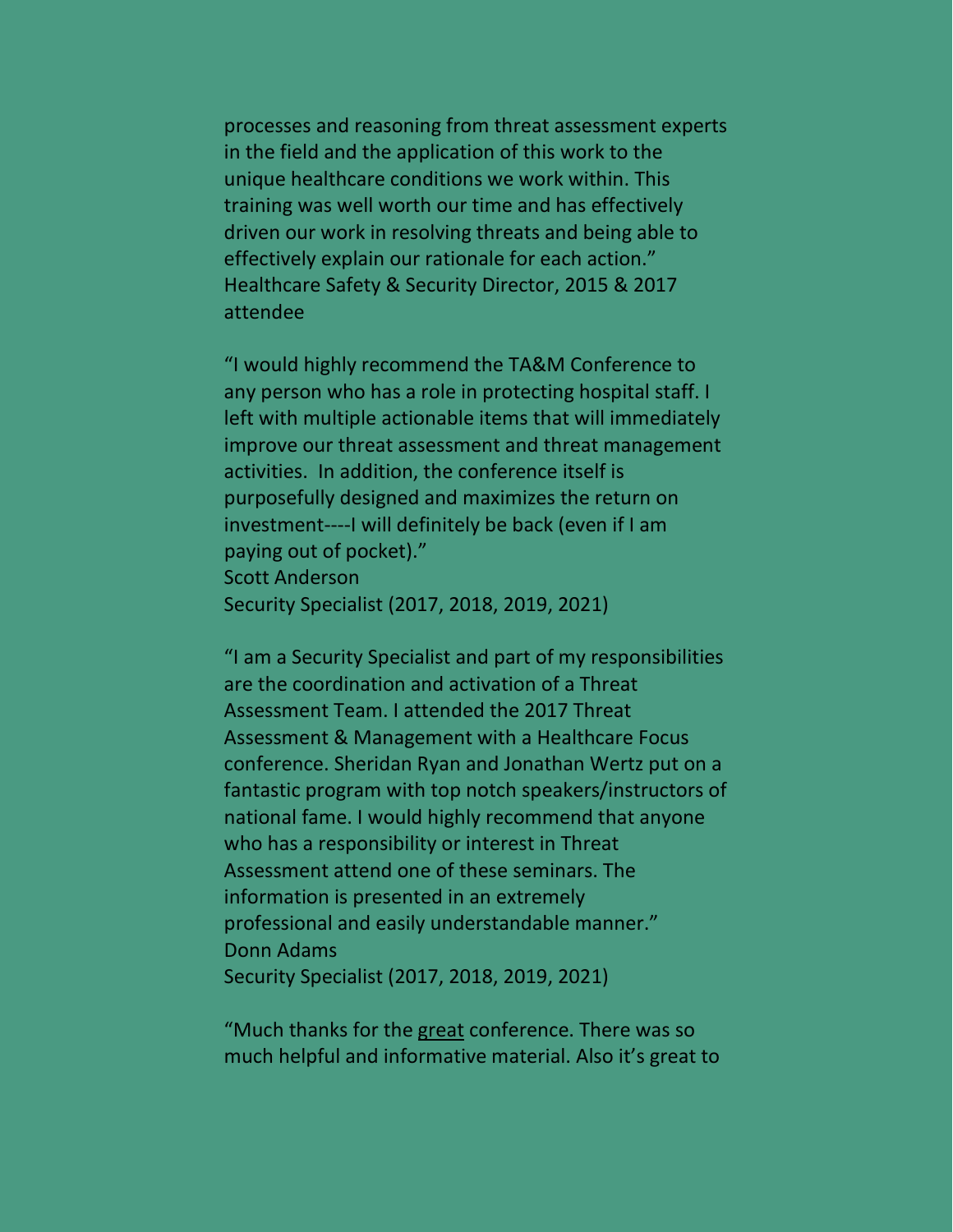be able to talk with other attendees and speakers over meals and breaks. Fantastic job!" Psychiatrist (attended 2017, 2018, 2019)

"Well organized and really interesting. Highly recommended. The speakers were approachable and genuine." 2018 attendee

"The speakers were terrific and brought such a wealth of experience." 2018 attendee

"Excellent use of time – great locations, world leading SMEs who were available to us the entire time. Excellent job!" 2018 attendee

"Very packed days. Beautiful setting and was not able to enjoy walks and facilities."

2018 attendee

*Comment from the organizers: Indeed, the agenda is packed. We encourage those who would like to enjoy Kohler's many offerings to arrive early or extend their stay, which attendees can do at the group seminar rate (please see seminar brochure for details).*

"All content was applicable to my work and provided me with tools + talking points to bring back. Thank you for the well-organized conference." 2017 attendee

"Very informative, lots of information packed into the seminar." 2017 attendee

"Speakers had extensive knowledge and experience in their topics." 2017 attendee